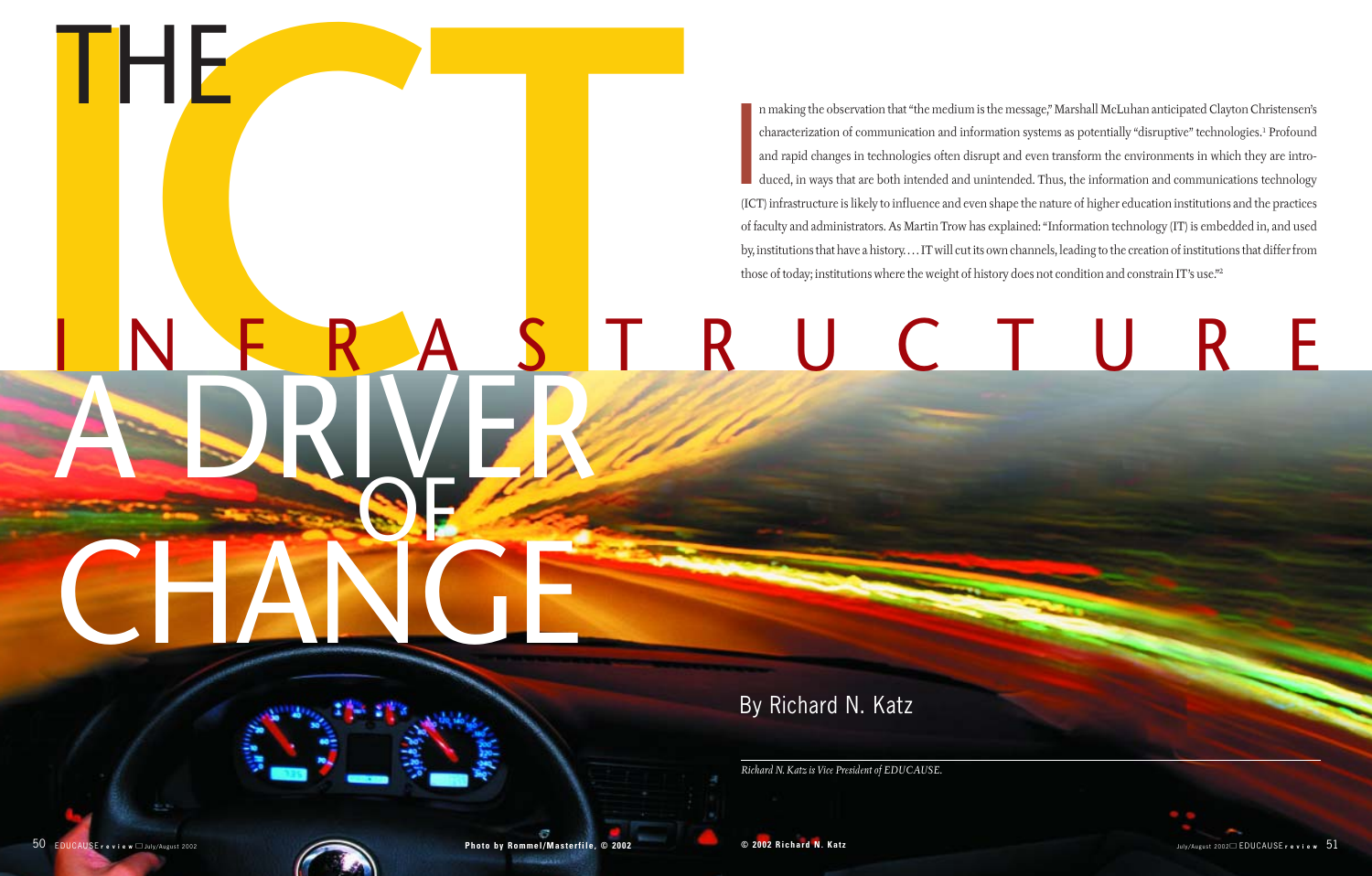### **The Changing ICT Infrastructure**

To describe or, better still, anticipate the influence of the ICT infrastructure on the practices and the future of higher education, it is useful to summarize some of the key changes to the ICT infrastructure.

### *Hardware*

The ongoing driver of change in hardware is the continuing march of Moore's law, which posits the doubling of computing processing power at any given price point over an eighteen-month horizon. This law has amazing and ongoing implications both for the ICT infrastructure and for higher education. In technology terms, Moore's law signals the expectation of smaller and more powerful devices and, perhaps more important, the imbedding of machine intelligence in all sorts of unexpected devices.3 Whereas intelligence in Web-enabled telephones is now an expectation, intelligence in refrigerators, smart cards, windshield wipers, keys, laboratory equipment, books, and other artifacts of daily life is not so well anticipated. Moore's law also suggests the near-term potential to create devices capable of thought. Today's leading desktop devices approximate reptile brains in processing power. Intelligence of this order is capable of processing multidimensional signals and of accomplishing rudimentary planning, for example. Networks of thousands of such devices are capable of mastering higherorder activities such as those associated with championship-caliber chess. For students and educators, Moore's law suggests the ready and widespread availability of devices capable of supporting not only basic-level word-processing, spreadsheet, database, and Web browser functions but also devices that support complex simulations, scientific visualizations, multiple media, complex modeling, animation, and so forth. Widespread availability suggests that even though there is most certainly a digital divide to overcome, most of the more pernicious and resistant-tochange constraints are likely to be about educational access and literacy and not about access to hardware.

### *Networks*

Two major network phenomena are likely to shape the practices and future of higher

# Most of the more pernicious and resistant-to-change constraints

### are likely to be about educational access and literacy and not about access to hardware.

education. First, Metcalf's law, which posits a doubling of available bandwidth at constant prices every eighteen months (or less), suggests that network-based information and services will be available anywhere, anytime in the near future. Second, wireless networking will lower both the cost and the complexity of managing "last mile" connectivity on campuses. More important, wireless and other low-cost forms of networking will make it possible for people to stay seamlessly and continuously connected to institutional (and other) networks. Essentially, our goal should be to ensure that data communications ultimately enjoy status as a utility. Network connectivity, within such a policy objective, will come to approximate dial tone in availability, reliability, and accessibility. The role of governments will be to ensure the rights of citizens to secure network access. When network access becomes less of a concern, network services will preoccupy our investments and us.

### *Leadership and Skills*

John Rockart and Michael Scott Morton were correct, many years ago, when they predicted the bifurcation of the skills that would come to be associated with the ICT infrastructure.4 Rockart and Morton suggested that the technologies would themselves become easier to use through a combination of breakthroughs in both hardware and software engineering. Indeed, today's information technologies are *reasonably* easy to use and reliable and, perhaps most important, are becoming selfevident to use. Technical transparency and application independence have become a design goal of hardware and software systems, aided by anticipated diffusion of standards through tools such as Web services (including XML, UDDI, SOAP, etc.). Rockart and Morton also speculated that at the technical level, the skills needed to develop systems would become more complex. This too has occurred, as each



generation of semiconductor development further erodes the frontiers of physics by fitting more and more semiconductors in small spaces and as software applications demand literally millions of lines of code in order to operate.

User skills are likely to fall into the following areas:

*Informational leadership.* In environments with plentiful communications and an easy-to-use IT infrastructure, leaders must be able to articulate an institutional/organizational vision that assumes widespread access to information and services via networks. Inherent in such leadership skills are the ability to serve as information steward, the ability to empower a workforce, and the ability to cultivate "learning" as a core behavior of staff, students, and service consumers in all aspects of their campus life. Informationbased organizations also are inherently flat organizations, which have been organized in ways to promote rather than to regulate information flows. Leaders in such organizations must, by the nature of these organizations, be boundary spanners by predisposition and must foster and reward boundary-spanning behaviors within the workplace. Finally, and perhaps most important, the leaders of future information-based organizations will need to possess the skills to align institutional investments and behaviors in very loosely coupled organizational settings. This last set of higher education leadership skills is hardly new, however. Colleges and universities have been described as *adhocracies,* or as *organized anarchies,* and the act of leadership in higher education has been likened to herding cats. In environments that come to depend increasingly on the ICT infrastructure, alignment assumes new importance. In most colleges and universities, information technologies represent one of the three largest classes of campus expenditures. On research university campuses,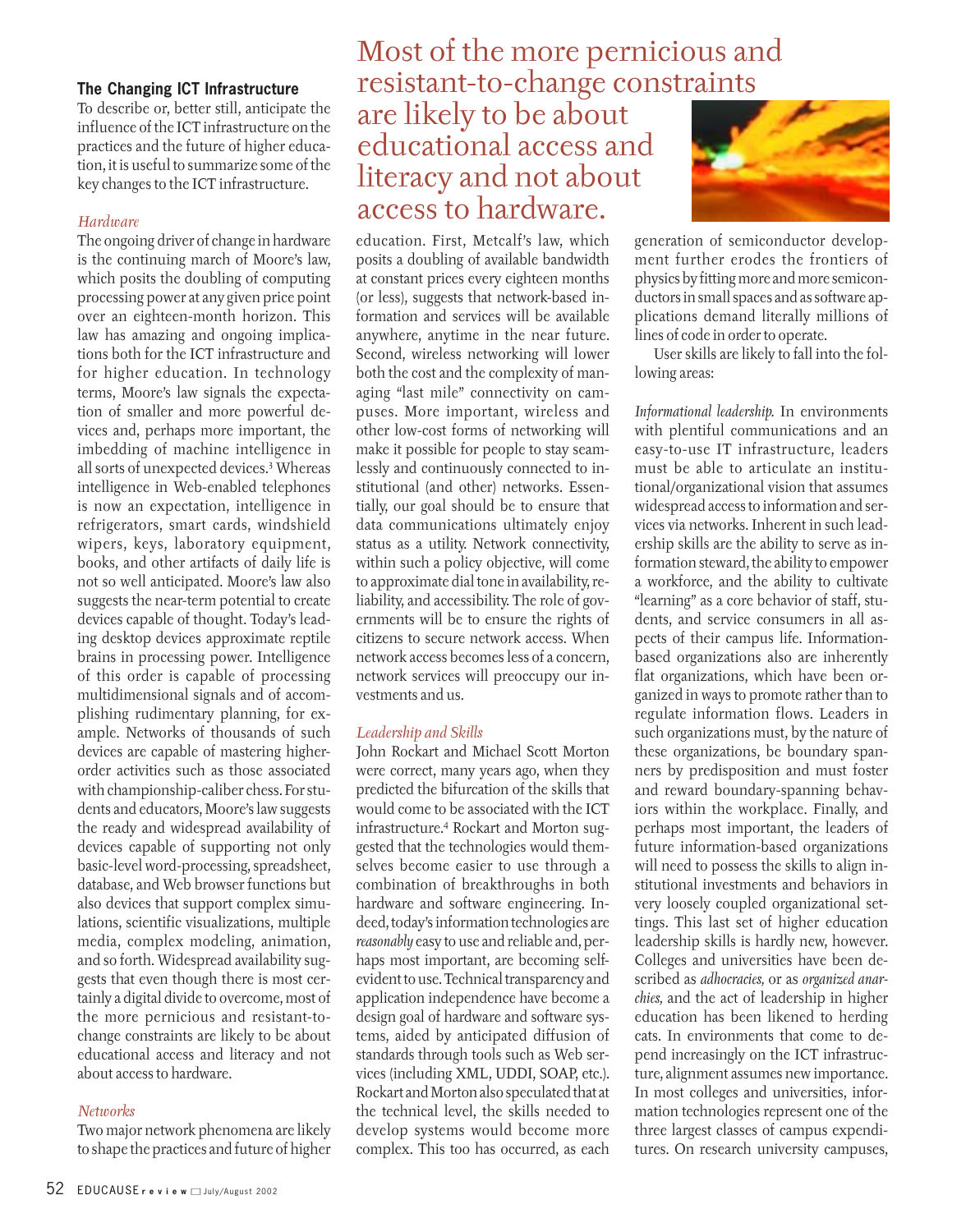two-thirds of these expenditures occur in academic or business units outside the direct control of the central campus administration. In information-intensive environments, leaders will need to use vision, technical architectures, standards, and incentives to create alignment in this relatively new and rapidly growing area of expense.

*Acceptance of delegation and organizational risk/responsibility.* As organizational theorists such as Jay Galbreath suggest, complex organizations that organize around information require fundamentally different organizational systems and skills than do those organized around decisionmaking hierarchies.5 Successful participants in the institutional environments that incorporate a new ICT infrastructure will need to understand how to operate in environments of broad delegations of authority—environments in which access to information and judgment are the coins of the realm.

*Innovative use of information.* Today's knowledge workers in higher education have learned to operate in environments of relative information (and/or systems) poverty. Decision-making in such environments is often political, seeking to "satisfice" rather than to optimize.<sup>6</sup> In the future technology-enriched environment, colleges and universities will increasingly expect knowledge workers to use sophisticated tools and techniques for forecasting demand, revenue, resource utilization, and pedagogical outcomes. Success in this kind of environment will depend on an intimate knowledge of higher education, the specific institution, and the information resources and tools that can be invoked to help guide increasingly complex and consequential institutional decisions.

### *Budgets*

At least two budgetary principles have emerged as part of the movement toward an advanced ICT infrastructure. First, the ICT infrastructure must be managed more holistically from a budgetary perspective. Although unpredictability and discontinuities are more inherent in IT than in other areas of institutional endeavor, a budgetary model that is rooted

### Budgets should be aligned with standards-setting activities and other

## strategic investments that seek to leverage scale and scope.

in uncertainty and opportunism is not likely to be effective. Central to any contemporary wisdom related to budgets in ICT infrastructure areas is the concept of life-cycle funding. In essence, information systems, like buildings, have both one-time costs and ongoing costs of operation and maintenance. Like buildings, only more extremely so, technologies become obsolete and need to be renewed or replaced. In environments—competitive and otherwise—that depend more than ever on the ICT infrastructure, the deferral of maintenance on key systems will become increasingly risky and ultimately unsustainable as an institutional strategy and behavior.

The second key principle of budgeting in information-rich environments is to leverage economies of scale and economies of scope. The ICT infrastructure—unlike most other areas of institutional endeavor—enjoys the economies of scale and scope. The moves toward *thin clients, Web-based delivery, enterprise information portals, data warehousing,* and other buzz concepts of the information age are designed to exploit economies of scale and scope. Budgets should be aligned with standards-setting activities and other strategic investments that seek to leverage scale and scope. Unnecessary heterogeneity in the ICT infrastructure is a driver of both capital costs and other expensive and scarce workforce skills. Of course, the achievement of efficiencies is only one driver of action in higher education and must be balanced against the obvious academic benefits of localized decision-making and diversity of choice.

### *Policy*

One of the most complex areas associated with the emerging ICT infrastructure is the policy arena. New technologies create new capabilities and new ways of organizing the higher education mission, information resources, and services. These new ways will likely test and perhaps even



render obsolete many important institutional policies:

*Access to information.* Access to institutional records is highly regulated by federal and state statute, by myriad regulations, and by institutional policy—and rightly so, since colleges and universities are the custodians of men and women entering adulthood, of patients requiring care in campus medical centers, of people participating in research protocols, and so forth. The new ICT infrastructure will make it relatively easy and cost-effective to acquire, store, and manage volumes of information about the institution's stakeholders. New software capabilities, service-delivery strategies, and practices will make it possible to deliver personalized and customized services for institutional constituents, based on detailed information about the roles such constituents play. One student may not, for example, have access to certain core institutional data repositories, whereas another student, this one a journalist with the daily campus newspaper, may have special-access privileges, while a third student, this one the president of the student governing body and a student regent, may have differing authorities based on this unique combination of roles. In environments that have information and services organized for self-service by empowered members of the institutional community, the rules and logistics of managing the complex role-based authorizations within the institution will form a new area of importance, complexity, and expense.

*Information privacy.* Colleges and universities will need to incorporate safeguards in the ICT infrastructure to ensure the privacy of members of the community. New efforts to organize systems and information to customize and personalize services will raise concerns about the institution's rights to "re-purpose" personal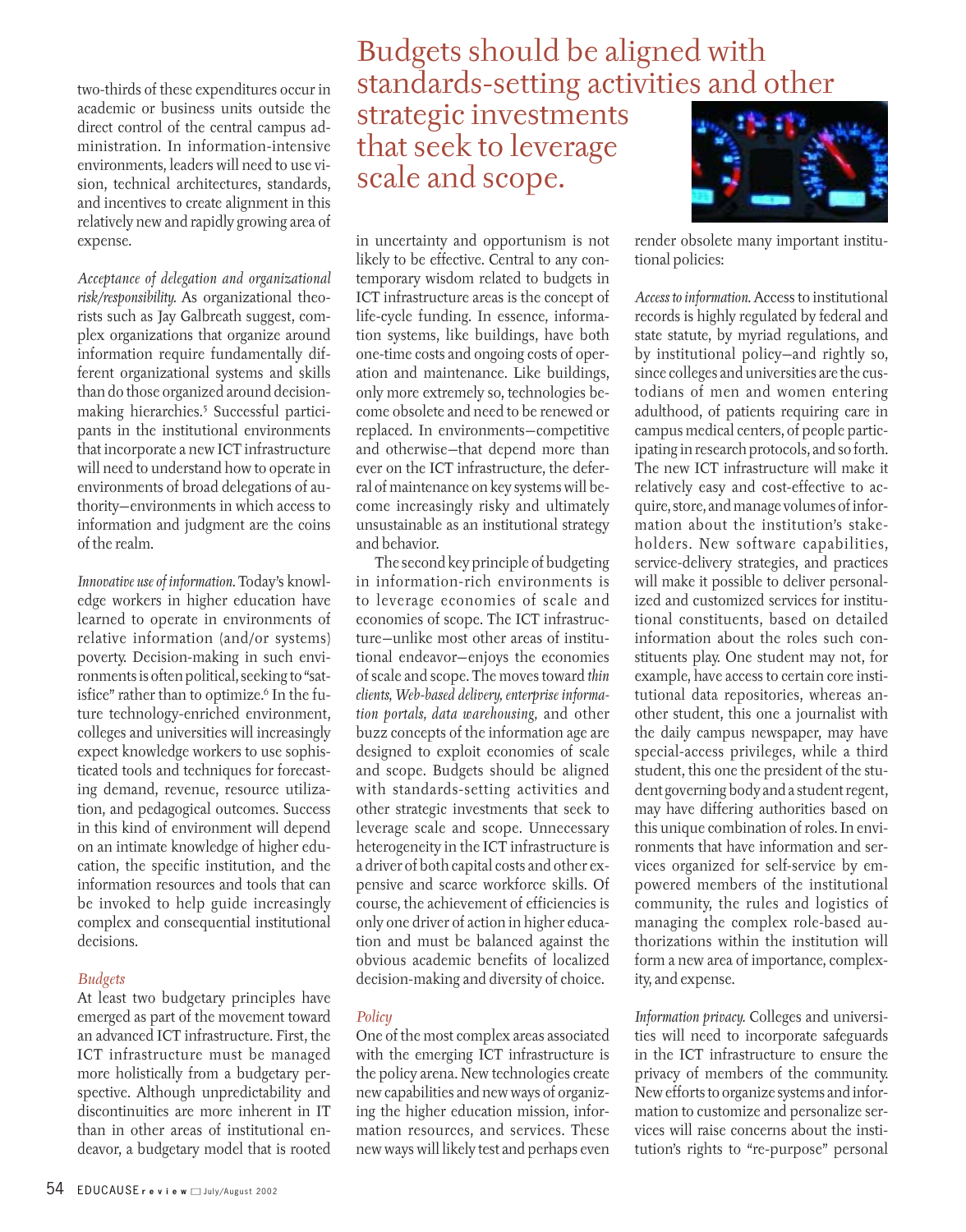information that has been collected for other reasons. New policies will need to balance individual privacy with complex institutional objectives so as to simplify, customize, and personalize service offerings. Most students would love expert systems that create model curricula based on their profiled preferences and/or academic histories, and such systems would enhance the academic counseling process. But such systems also depend on the tracking of students' choices and grade performance in new and unexpected ways. For some students, these new ways may challenge the trust that they place in the higher education institution.

*Information security.* Information security is a closely related area that will demand the creation of new policies to protect the institution and its constituents. The rise of the Internet and other key elements of the ICT infrastructure has meant that, in a virtual sense, all sorts of new people will visit an institution. University Web sites such as those at the Universities of Washington, Wisconsin, and Minnesota are among the most frequently visited sites on the Internet. Although such popularity can create new and politically potent supporters for the institution, it can also attract those who continually probe the campus network looking for openings to launch denial-of-service attacks, engage in theft of personal information, damage institutional computing and information resources, and conduct other criminal activities. Security policies must recognize these threats and protect the institution against them while also protecting basic rights of speech and expression—rights consistent with the purpose of higher education.

*Ownership of faculty course materials.* The evolving ICT infrastructure makes it possible to deliver instruction across time zones and geographies. It is not clear in such an environment whether information content becomes "king," as some have argued,<sup>7</sup> or whether content starts to behave more like a commodity. Either scenario has profound implications for the course materials that faculty have developed to support their instruction. When courses are modified for use across

### New policies will need to balance individual privacy with complex institutional objectives so as to simplify, customize, and personalize service offerings.

networks, their cost of production and their revenue potential are altered. Under such conditions, institutions are expressing new levels of interest in a share of ownership of such materials, and individual faculty are often displaying a greater "proprietary" concern about such materials. Institutions must develop equitable policies and practices to reflect the new realities of courses produced for delivery over networks.

### **Putting Humpty-Dumpty Back Together Again**

In mid-1999, EDUCAUSE President Brian Hawkins asserted three axioms about the impact of information technology on higher education:

- 1. The new technology affords exciting opportunities for more effective teaching.
- 2. The new technology offers a scalability that is greatly needed.
- 3. The new technology will transform higher education as we know it today.<sup>8</sup>

Based on these axioms and on his assessment of the higher education landscape, Hawkins later peered through a "very foggy crystal ball" to make several credible forecasts, including the following:

- 1. New markets will be smaller than predicted.
- 2. Residential campuses will continue to be significant.
- 3. An erosion of traditional markets will occur.
- 4. Individual campuses won't effectively participate as standalone entities.
- 5. The new marketplace will be associated with new models of faculty motivation.
- 6. Technology will transform college and university operations.9

This forecast creates a powerful impression about the future operational



context for colleges and universities. This context—at the macroeconomic level—is characterized by increased competition. Gordon Winston, for instance, has compared the current environment of tuition discounting to a "positional arms race" for the world's finest students.10 Private residential institutions, as Hawkins suggests, depend increasingly on segmented markets for their prosperity and even survival. Technology has also created new opportunities for a variety of competitors to simultaneously incorporate new tools and pedagogy and eschew the plant and infrastructure investments that are required by comprehensive, site-based institutions. Yale University's David Collis suggests that some of these new providers will quietly establish beachheads in relatively "peripheral" niches (continuing education, general education, remedial education) but will also, over the long term, develop the skill and market acceptance to move up the education food chain.11 Finally, major new initiatives such as eArmyU and Universitas 21 bear witness to Hawkins's forecast that the future higher education landscape will be influenced by the emergence of powerful educational consortia.

A number of leading higher education institutions herald the emergence of the information- or knowledge-based organization.12 The *information-based organization* is a metaphor for an ICT infrastructure that has been optimized for ergonomic integration, ubiquitous and secure access, personalization, and selfservice use by an educated and empowered institutional community. It is a powerful metaphor. Conceptually, the technological framework that supports this vision proposes a Web-based system (portal) that recognizes individual users and tailors accessible information and services to the needs, interests, and authorities of these individual users. Although this compelling conceptual framework may sound simple, and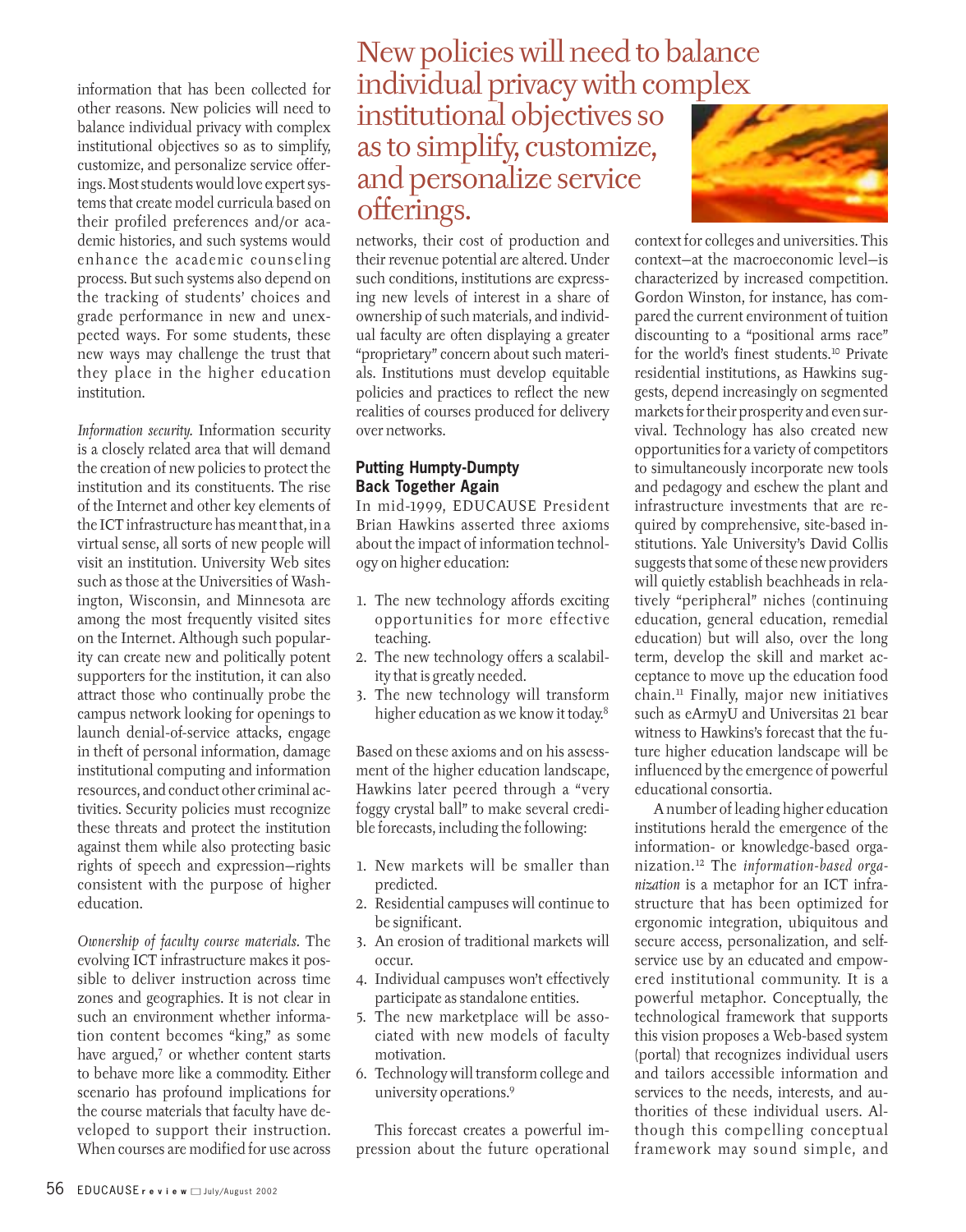indeed its goal is simplification, the integration of such a new infrastructure with existing college and university practices is extremely difficult.

### **Changing Expectations**

College and university practices, in the context of a changing ICT infrastructure, are being driven by changing expectations. In today's environment, early technology adopters carry cell phones and palmtop computers and expect nothing less than a constant stream of information that has been tailored to meet the demands of their busy lives. In the academic context, students want to conduct all institutional "administrivia" over the Internet, phone, or any other convenient device twenty-four hours a day, seven days a week. Most higher education institutions are variously a mile or a millennium from actually delivering such an environment. Increasingly, students will come to expect (and demand) all course materials on the Web. They will also become adept at identifying useful online course supplements that can help them learn (through simulation, virtual reality, or other tech-

### The information-based organization assumes an alignment around this

vision of integration, personalization, and self-service.

nologies) in ways that best reflect their learning style and pace. Before too long, such students will come to expect instructional personalization to a degree that cannot likely be contained within the current academic calendar concept.

In addition, faculty, parents, staff, and alumni are likely to become similarly voracious in their expectations of the ICT infrastructure. Grade reporting, student loan payment and tracking, class registration, and contract administration processes will be expected to operate automatically, to be completely integrated and personalized to users, and to be available 24 hours a day, 7 days a week, 365 days a year. These expectations should not be surprising. Today, one can use a digital cell phone to find out about flight delays and cancellations, dining



options, and much other information. Daily newspapers can be downloaded to wireless handheld computers, so why can't class schedules, grant balances, and campus events calendars be downloaded as well?

### **Changing Practices**

The changing ICT infrastructure will affect college and university practices both internally, in terms of political structure, and externally, in terms of cooperation/ competition with other institutions.

### *Leadership, Organization, and Governance*

The college and university political system, variously described as an *adhocracy* or a *cottage industry* or an *organized anarchy,* will need to explore the development of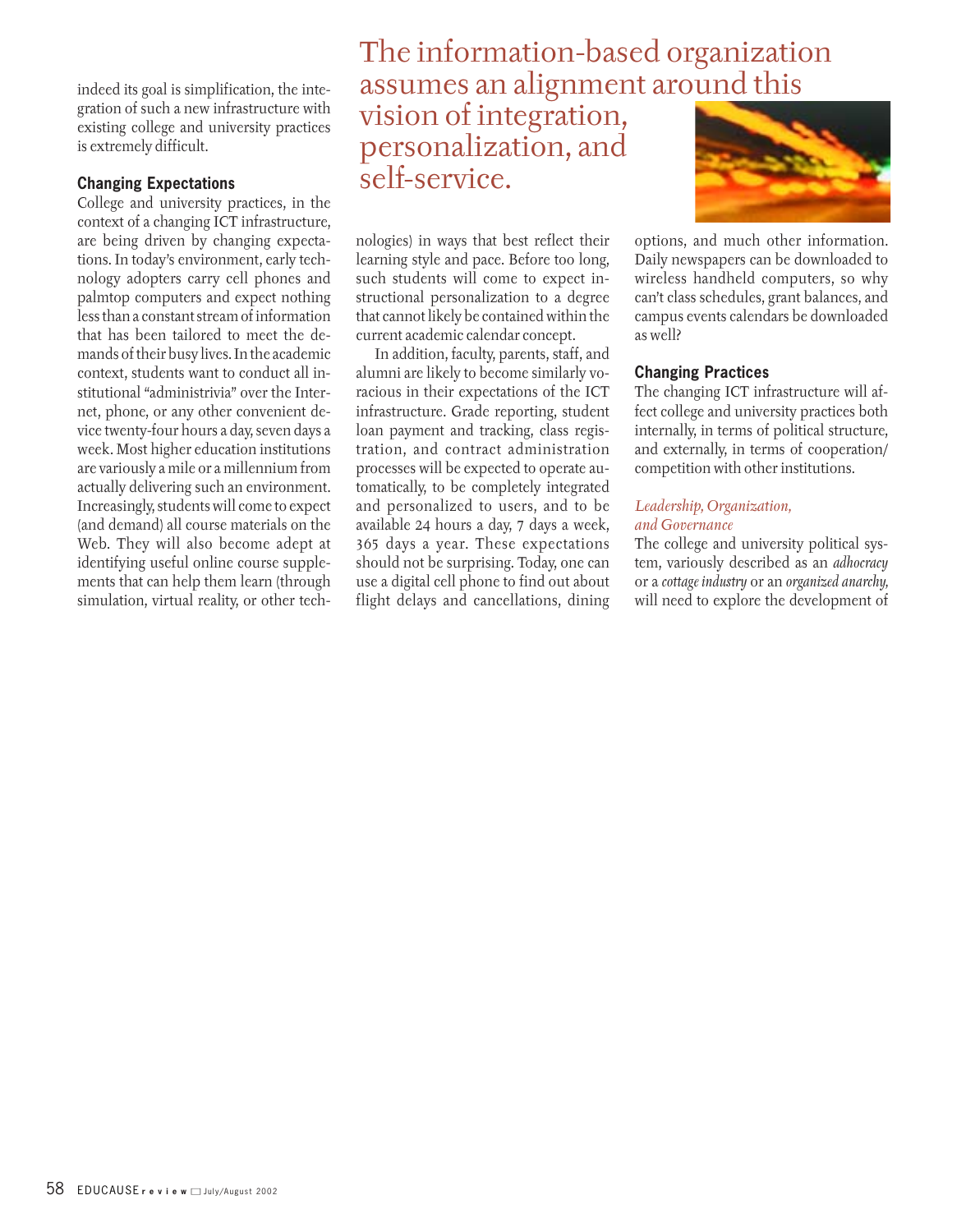new institutional compacts that will guide the development of an integrated ICT infrastructure. Fiefdoms that evolve around the ownership of information, processes, or Web sites will be unlikely to realize the vision of the informationbased organization described above. Institutional leaders will need to explore how to confederate campus leaders in ways that will allow local campus units to continue to operate services and processes, but within agreed-upon frameworks and standards that will create the sense of institutional integrity that campus constituents will demand. Robert Kvavik, of the University of Minnesota, has even suggested the need for institutional constitutions that will regulate the rights and responsibilities of campus community members in the context of information-based, self-service organizations.13

Leadership and followership change in organizations designed around empowerment and access to information. Most colleges and universities continue to rely on specialists who understand the complex rules and regulations that guide

access to student records, care of laboratory animals, employee benefit entitlements, and the like. As a result of tremendous regulation and the fear of errors and omissions, these campus experts have generally been charged with providing services while protecting the institution against any number of risks. In such environments, the mastery of rules and the reduction of risk take precedence over service, and service suffers. In an information-based organization, complex rules either are rendered transparently into the information systems of the institution or are explained in a clear and concise manner so that the consumer can invoke a service without invoking an expert. At the University of California, San Diego, for example, teams of "journalists" are tasked with working with the owners of the institution's key business processes in an effort to render the policy infrastructure transparent and userfriendly.

The information-based organization that emerges from the new infrastructure assumes an alignment around this vision of integration, personalization, and self-

service. Such an alignment suggests the need for an organizational culture that is team-based and multidisciplinary. Such an alignment also suggests the increasing need for skilled generalists and the concomitant, decreasing reliance on specialists. This is another gap that needs to be managed. Finally, the leadership of the information-based organization will demand extraordinary skill in creating the incentives, training opportunities, technology investments, and trust to create a vision, to engage key leaders of the institution in the vision, to remove barriers, and above all else, to give people the authority to make the vision happen. Increasingly, by their examples, leaders will work to reshape the policy environment in ways that reinforce not only the vision but also the behaviors of those on whom the vision depends.

### *Cooperation and Competition*

As previously noted, the shift in the ICT infrastructure is heightening the level of competition in higher education. A smaller number of U.S. institutions are garnering a growing share of the world's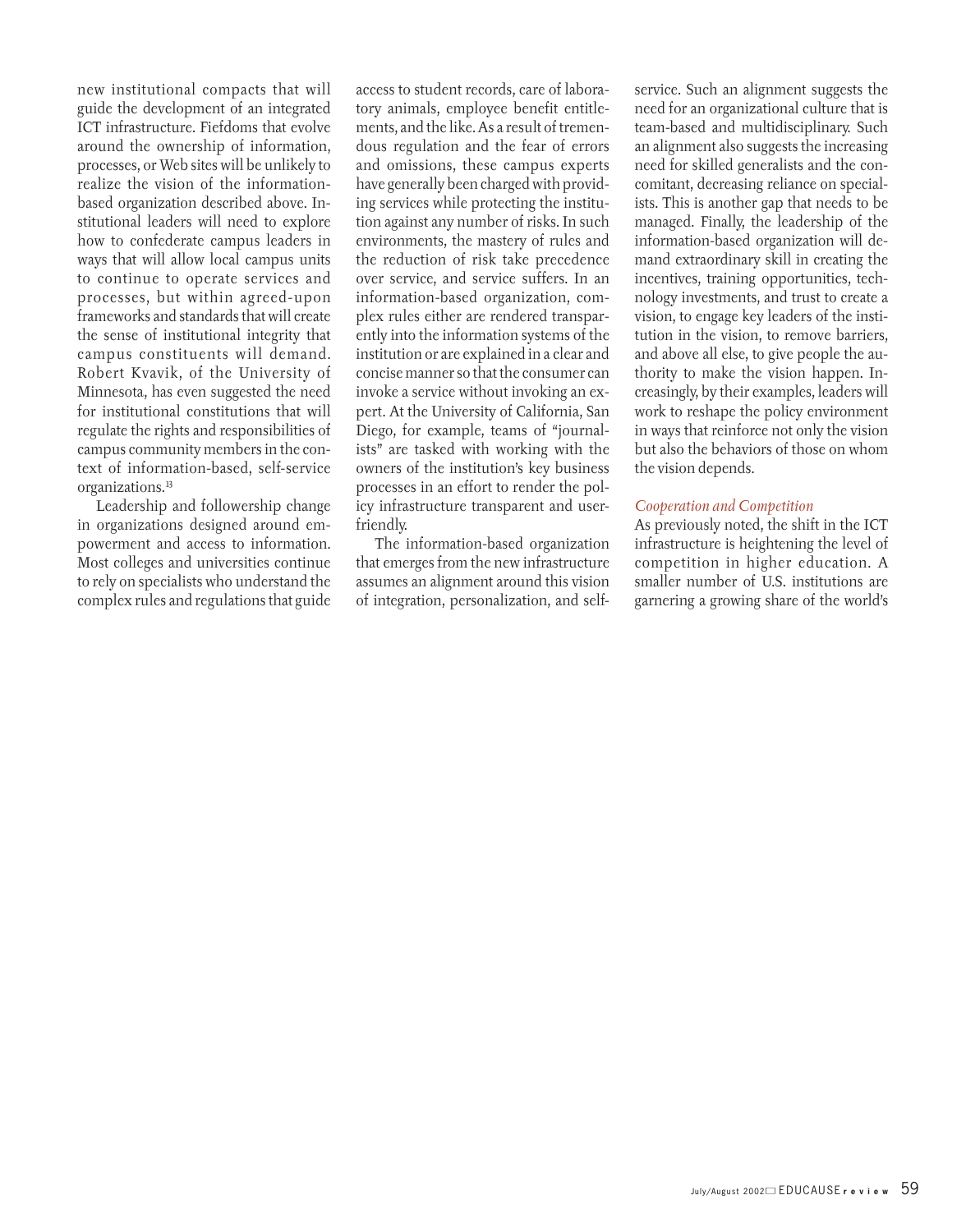college-bound high school graduates. Similarly, a smaller number of institutions are controlling most of the endowment resources in higher education, with their faculty receiving most of the private and public research funding. New forprofit entities are entering and exiting the marketplace with increasing regularity. Microsoft, SUN Microsystems, and Cisco set international curricular standards through their software-certification programs. Hawkins is likely correct that new markets will be smaller than those expected in the heyday of dot-com enthusiasm, and he is also correct that the new ICT infrastructure will allow new modes of teaching and learning and may change the economies of scale in higher education. These possibilities suggest that competitive rivalries will intensify over time and that some institutions will fail to adapt and will, possibly, perish.

Cooperation is one promising strategy to strengthen institutions operating in this promising but complex environment. If indeed the changing ICT infrastructure is likely to transform policies and operations and the practices that support them, and if, further, this infrastructure will be costly in financial and political terms, will it not be wise to consider new cooperative arrangements? Such arrangements can spread the risks and the shortening life-cycles of the infrastructure over a larger financial base. Similarly, such arrangements can spread the risk of procedural innovation (new processes, new pedagogies, etc.) over this larger base. New forms of collaboration make it possible for institutional partners to focus on what creates institutional distinction and comparative advantage. For too long, colleges and universities have trumpeted one another's idiosyncrasies in order to justify the need for distinctive payroll systems, accounts receivable operations, grant-accounting systems, and so forth. Much like contemporary automotive engineering, the new ICT infrastructure is likely to be built as software components that are integrated by common standards to a portal-like Web framework. If so, institutions will be able to source complex technical solutions from the commercial marketplace and from other institutions, again reinforcing the potential presented by new forms of collaboration. Finally, new consortia and other forms of collaboration make it possible to break the bonds of complex rules and practices. This can be of value to leaders who are attempting to manage change in environments steeped in riskaverse cultures of rules and experts. It is perhaps axiomatic to note that the barriers to realizing the promise presented by the changing ICT infrastructure are far more likely to be found in the organizational, leadership, and policy arenas than in the technology and resources domains. New forms of collaboration, bound often in contracts and performance agreements, can provide powerful counterincentives to the campus-based rewards that often drive behaviors antithetical to constructive change.

### **Conclusion**

The changing ICT infrastructure will affect the practices and the future of higher education in significant ways. Transfor